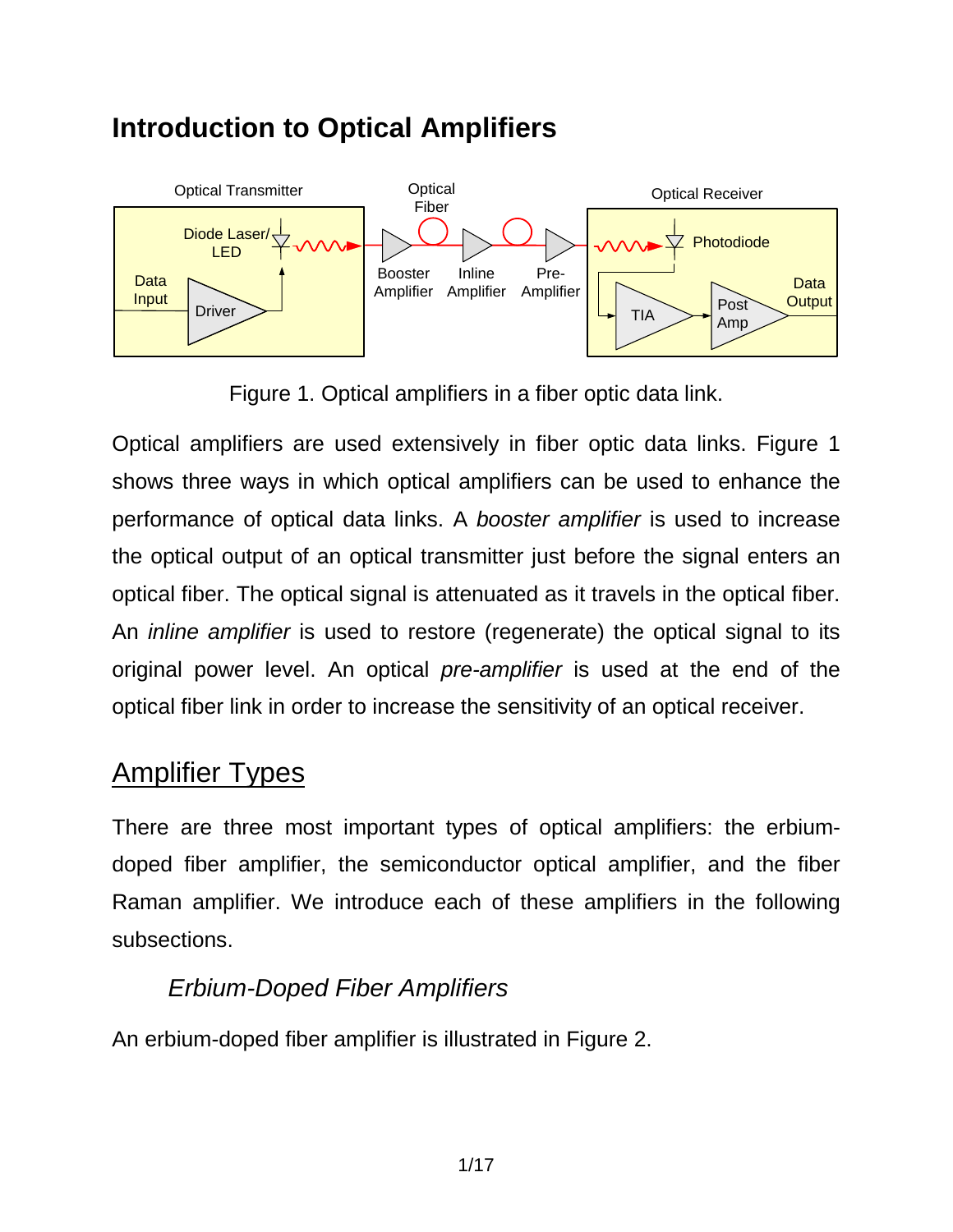Erbium-Doped **OpticalFiber**  $VV$ Optical Signal  $λ_0 \approx 1550$  nm Optical Pump

Figure 2. An erbium-doped fiber amplifier.

The amplifying medium is a glass optical fiber doped with erbium ions. The erbium is pumped to a state of population inversion with a separate optical input. The erbium-doped glass optical gain medium amplifies light at wavelengths that are in the neighborhood of 1550 nm – the optical wavelengths that suffer minimum attenuation in optical fibers. Erbiumdoped optical fiber amplifiers (EDFAs) have low noise and can amplify many wavelengths simultaneously, making the EDFA the amplifier of choice for most applications in optical communications.

### *Semiconductor Optical Amplifiers*

A semiconductor optical amplifier is pictured in Figure 3. The gain medium is undoped InGaAsP. This material can be tailored to provide optical amplification at wavelengths near 1.3  $\mu$ m or near 1.5  $\mu$ m – important wavelengths for optical communications. Other semiconductors can be used to amplify optical signals at other wavelengths. The input and output faces of the amplifier are antireflection coated in order to prevent optical feedback to the gain medium and lasing. A semiconductor optical amplifier (SOA) is pumped with electrical current. SOAs are noisier than EDFAs and generally handle less power. However, SOAs are less expensive and are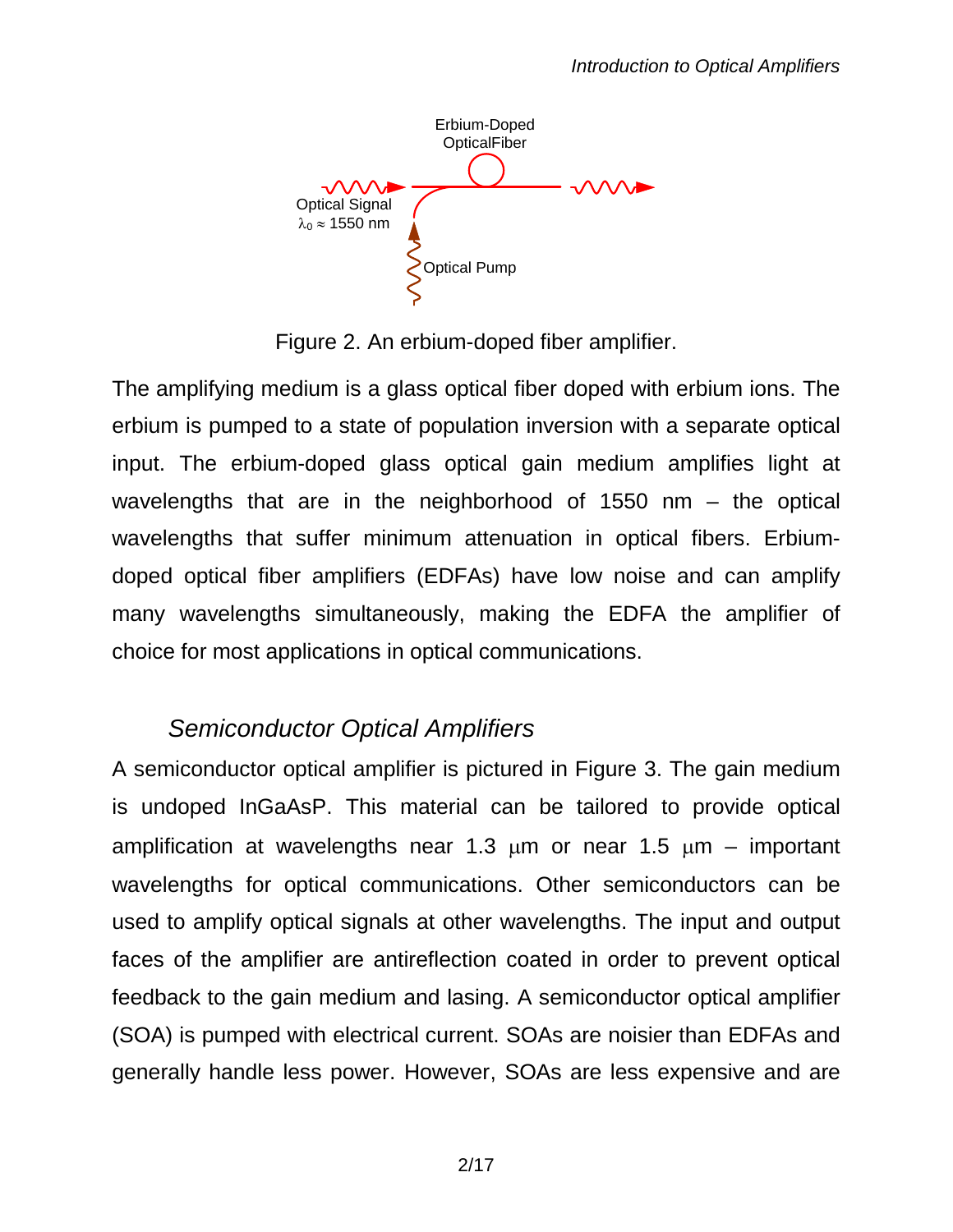therefore suitable for use in local are networks where best performance is not required but cost is an important factor.



Figure 3. A semiconductor optical amplifier.

#### *Fiber Raman Amplifiers*



Figure 4. A fiber Raman optical ampflier.

A fiber Raman amplifier is pictured in Figure 4. The gain medium is undoped optical fiber. Power is transferred to the optical signal by a nonlinear optical process known as the Raman effect. Power to supply the optical gain is supplied by an optical pump. The wavelengths that experience optical gain are determined by the wavelength of the optical pump, so the Raman amplifier can me tailored to amplify a given optical wavelength by proper selection of the pump wavelength. The optical gain in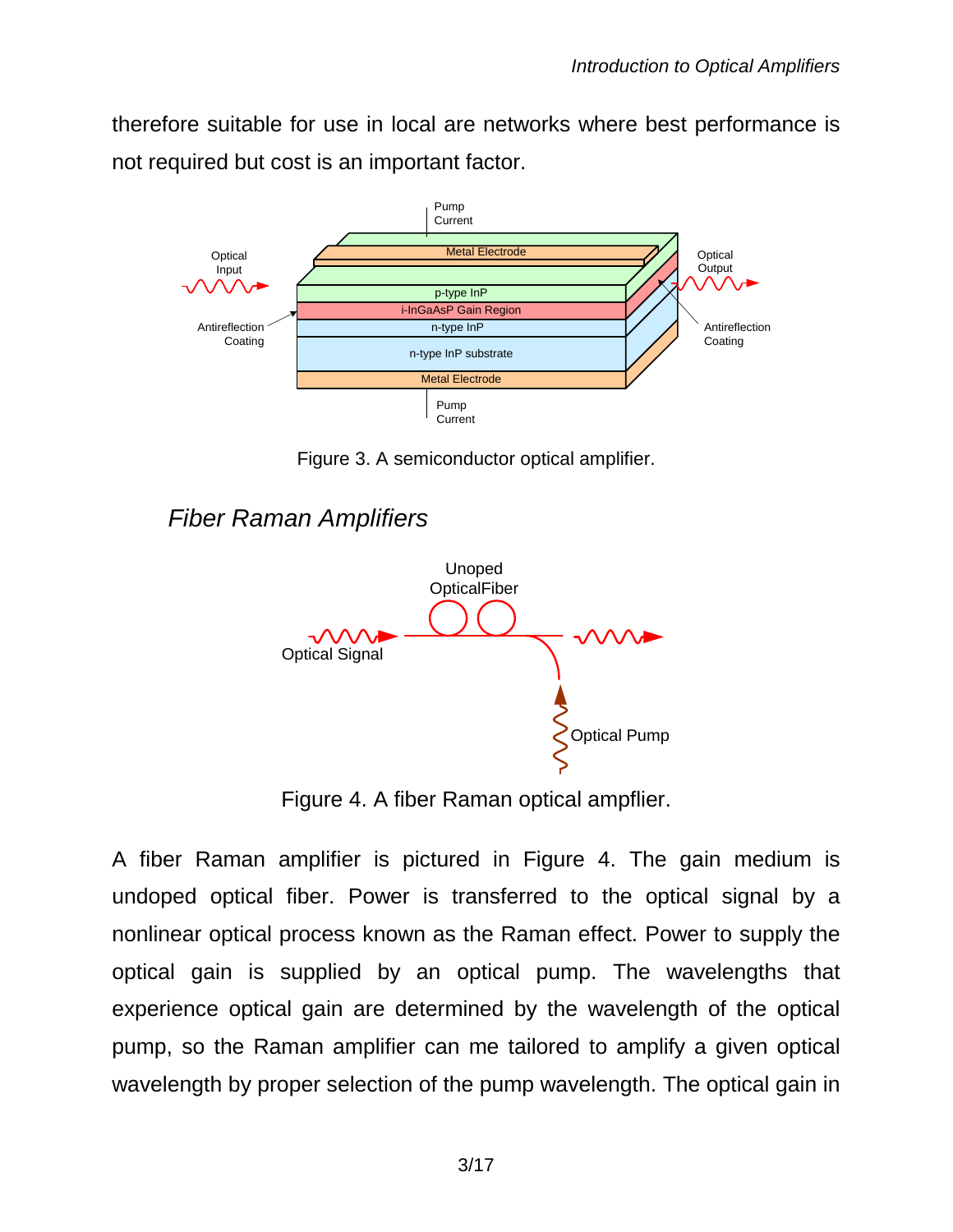a Raman amplifier is distributed over a long span of optical fiber. Typically, the optical pump is introduced at the end of a length of fiber in order to provide optical gain that increases towards the end of the fiber. In this way, a Raman amplifier can be combined with an EDFA booster or inline amplifier to produce a more uniform power profile along the length of fiber.

# EDFA Configurations

The configuration of a co-propagating EDFA is shown in Figure 5. The optical pump is combined with the optical signal into the erbium-doped fiber with a wavelength division multiplexer. A second multiplexer removes residual pump light from the fiber. An in-line optical filter provides additional insurance that pump light does not reach the output of the optical amplifier. An optical isolator is used to prevent reflected light from other portions of the optical system from entering the amplifier.



Figure 5. An EDFA for which the optical signal and optical pump are co-propagating.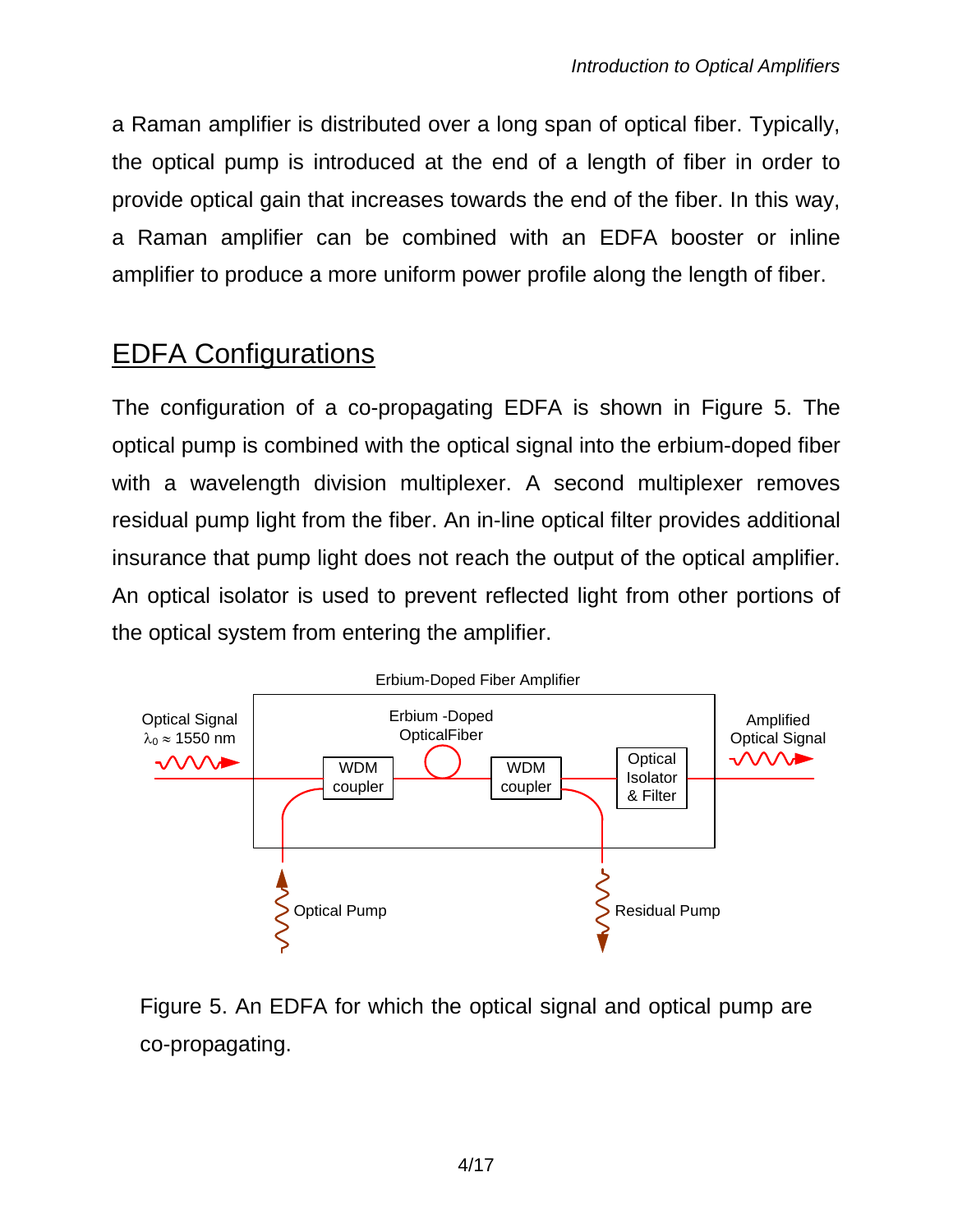An EDFA with a counter propagating pump is pictured in Figure 6. The copropagating geometry produces an amplifier with less noise and less output power. The counter propagating geometry produces a noisier amplifier with high output power. A compromise can be made by combining the co- and counter-propagating geometries in a bi-directional configuration.



Figure 6. An EDFA for which the optical signal and optical pump are counter-propagating.

# EDFA Properties

In this section we will discuss key characteristics of an erbium-doped fiber amplifier, currently the most important optical amplifier for optical communications. The characteristics are summarized in Table 1 at the end of the section.

## *Wavelength, Bandwidth, Pumping Power* The gain for an optical amplifier is defined by the equation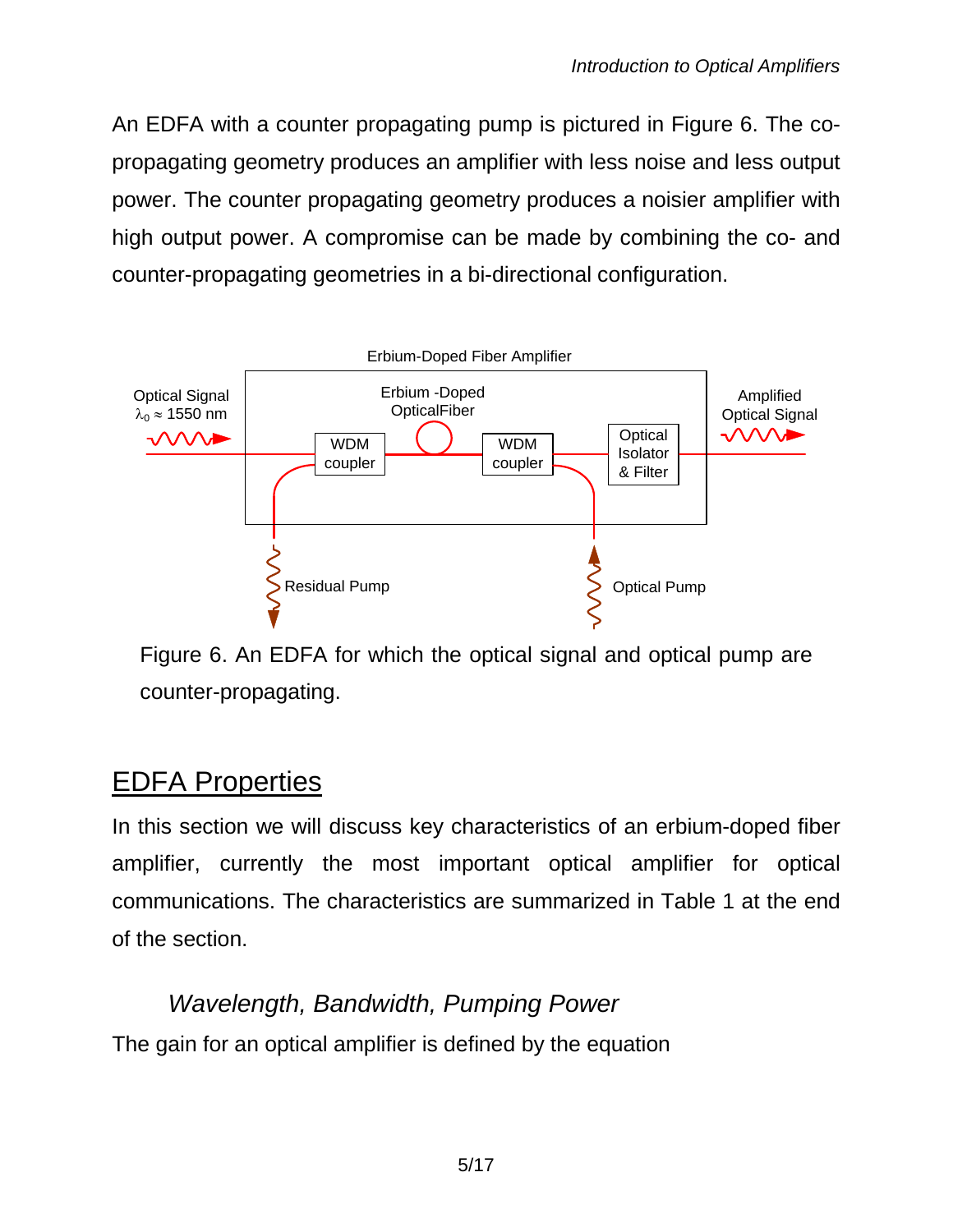$$
G \equiv \frac{P_{out}}{P_{in}},
$$

where  $P_{in}$  is the optical signal power at the input of the optical amplifier and P<sub>out</sub> is the power at the output. The gain for an erbium-doped fiber amplifier is shown in Figure 7. The gain curve is centered about 1.55  $\mu$ m – a fortunate circumstance as this wavelength corresponds to a minimum for optical attenuation in optical fiber. The curves show that an EDFA amplifies light over a bandwidth of approximately 30 to 40 nm. The curves also show pump powers of approximately 20 to 100 mW are required for the amplifier to have a significant gain.



Figure 7. Gain for an erbium-doped fiber amplifier. The pump wavelength is 1480 nm, the fiber length is 30 meters, and the input signal power is -30 dBm. [From *Optical Amplifiers*, Mikhael N. Zervas and Gerlas van den Hoven, Chapter 5 in *Fiber Optics Communication Devices*, Norbert Grote and Herbert Venghaus, Editors, (Springer, Berlin, 2001) p. 169]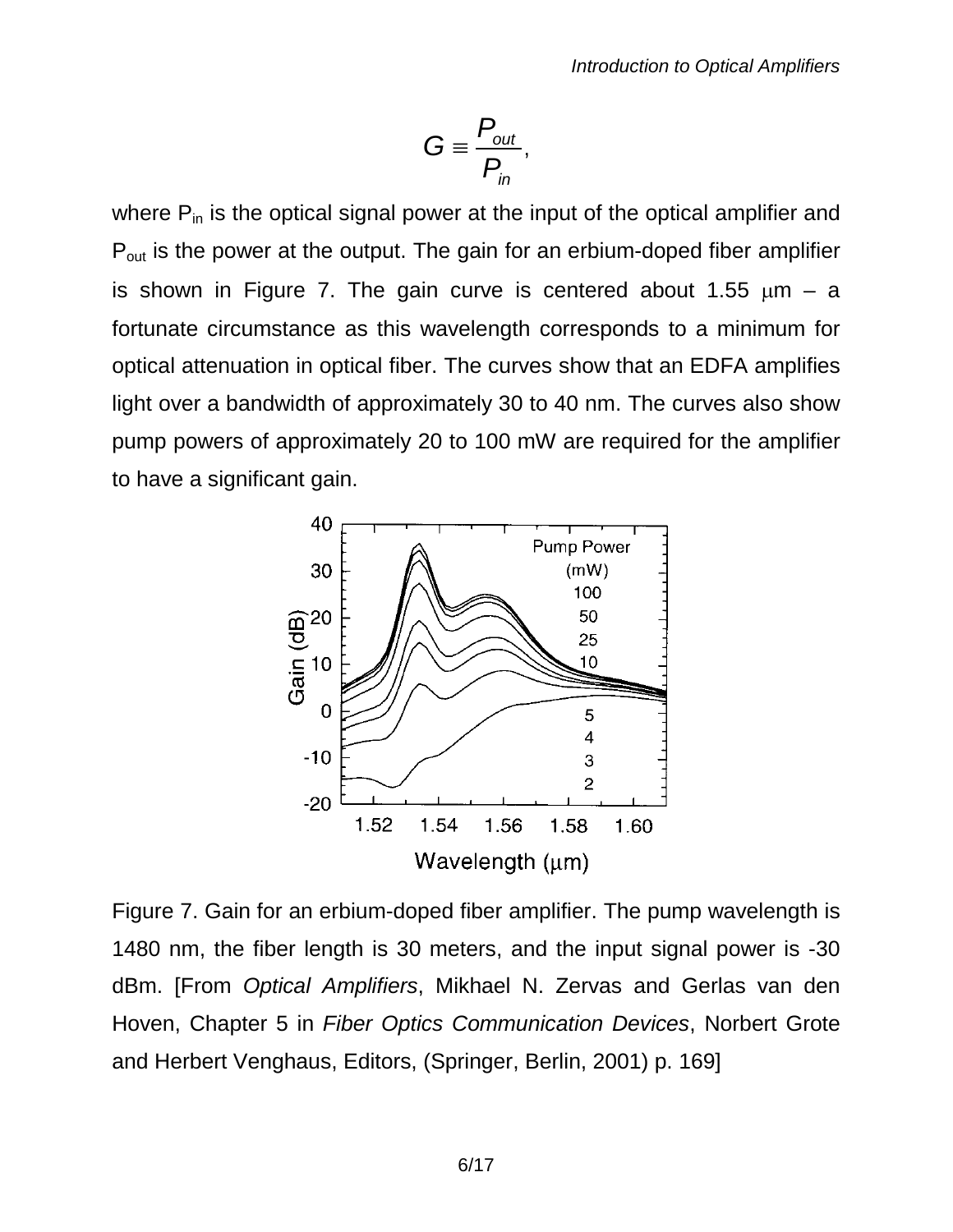### *Pump Wavelength*

Erbium-doped fiber amplifiers can be optically pumped at a variety of optical wavelengths for which the erbium ions have strong absorption. Figure 8a shows absorption peaks for erbium ions in glass fiber. EDFAs are most commonly pumped at 980 nm and 1480 nm. We illustrate how pumping works in with the energy diagram of Figure 8b. A photon at 980 nm pumps an erbium ion from its ground state to an excited state that is labeled  $4I_{11/2}$ . The excited ion rapidly decays to a metastable (long lived, lifetime  $\sim$  10 ms) upper amplification level labeled  $4I_{3/2}$ . During the amplification process, a photon with wavelength near 1550 nm stimulates the erbium ion back to the ground state while producing a second photon.



Figure 8. (a) Absorption for an erbium-doped glass fiber. The absorption in the region from 400 to 600 nm has been divided by 10. [from *Erbium-Doped Fiber Amplifiers: Fundamentals and Technology*, P. C. Becker, N. A. Olsson, and J. R. Simpson, (Academic Press San Diego, 1999), p. 112] (b) Optical transitions between energy levels that result in the absorption pictured in (a).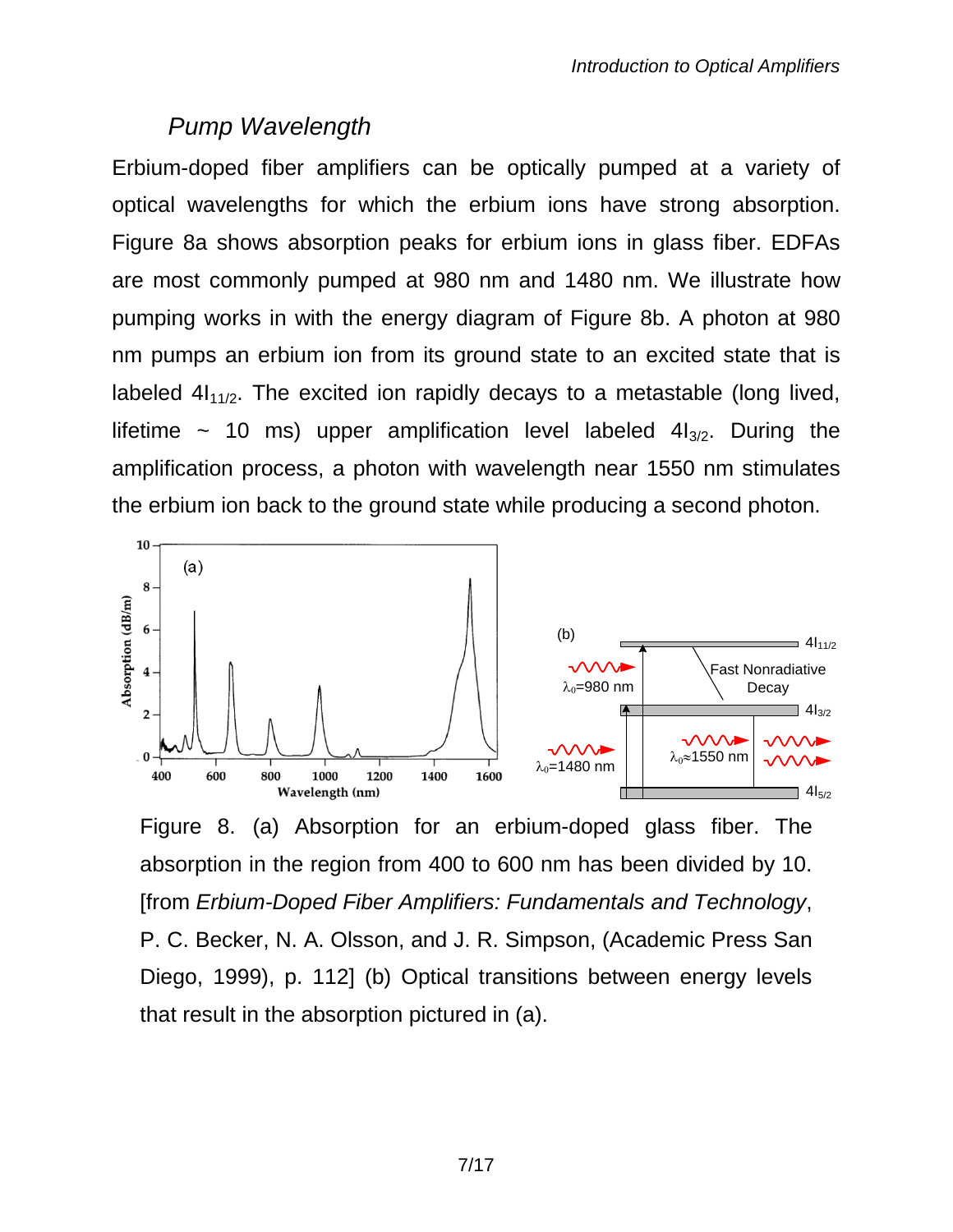A 1480 nm photon excites an erbium ion from the ground level to the upper portion of the upper amplification level. The excited ion decays rapidly to the lower portion of this level. Then a photon with wavelength near 1550 stimulates a transition to the ground state, producing a second photon.

When choosing the wavelength for the pump, it is important to note that pumping with 1480 nm light is more efficient and gives higher gain. On the other hand, pumping with 980 nm light produces a less noisy amplifier.

Gain Saturation



Figure 9. Simulated gain versus signal input level for an EDFA with 10 meters of optical fiber, pumped with 50 mW at 980 nm. [from *Erbium-Doped Fiber Amplifiers: Fundamentals and Technology*, P. C. Becker, N. A. Olsson, and J. R. Simpson, (Academic Press San Diego, 1999), p. 282]

The gain of an optical amplifier is not unlimited. This is intuitively obvious. Given a finite pump power, the power added to an optical signal certainly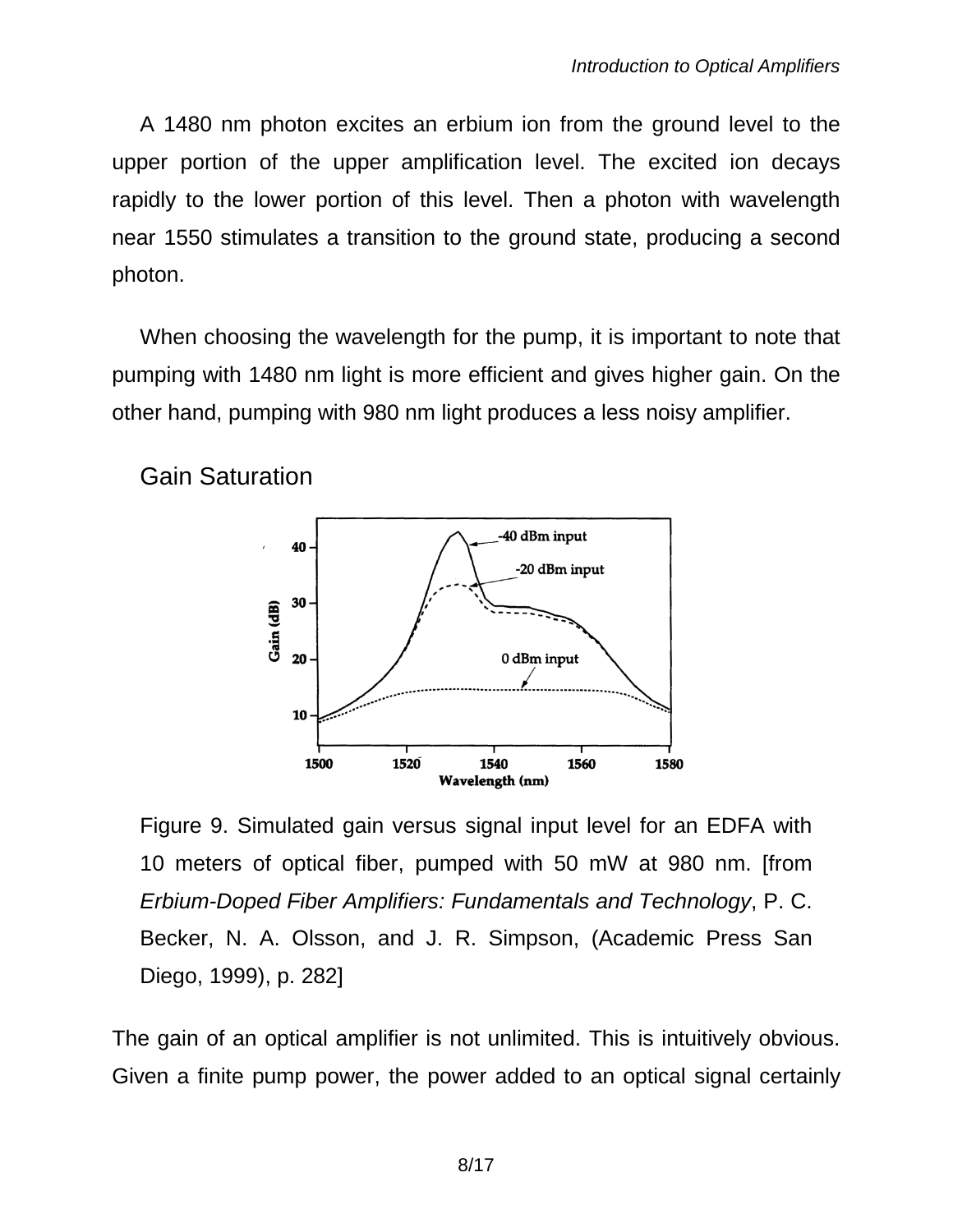cannot exceed the pump power. As the power in the input signal is increased, there must be a power at which the amplifier gain decreases. We call this effect "gain saturation". Gain saturation is exhibited in the curves shown in Figure 9. The input of -40 dBm (100 nW) is called a "small signal" input because the level is lower than what is required to saturate the amplifier gain.

It is also common to indicate gain saturation in a semiconductor optical amplifier with a curve of gain versus optical output. We will derive an expression for this curve. First let us define a gain coefficient g for an amplifier with

$$
\frac{dI(z)}{dz} \equiv \Gamma g(z)I(z),
$$
 Eq. 1

where z is distance along the length of the amplifier, I(z) is the optical intensity at position z, and  $\Gamma$ , called the optical confinement factor, is the fraction of the optical signal that overlaps the optically active gain region. The gain coefficient is a property of the optical active region of the amplifier that does not depend on amplifier length.

Without going into the mechanism for gain saturation we will assume that g saturates according to

$$
g(z) = \frac{\Gamma g_0}{1 + \frac{I(z)}{I_{\text{sat}}}},
$$

where  $g_0$  is the unsaturated gain coefficient and  $I_{sat}$  is called the saturation intensity.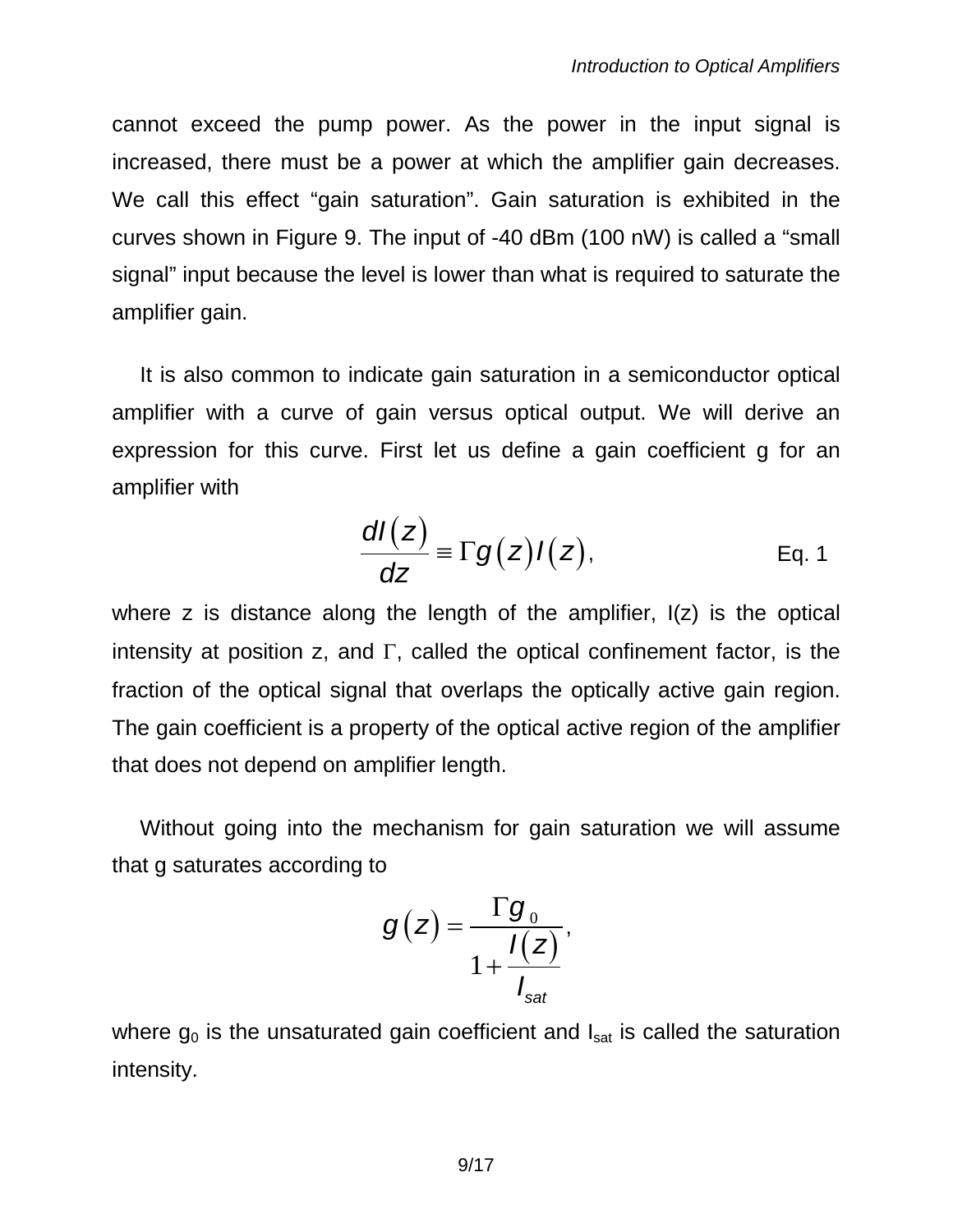Now we can rewrite Equation 1 to find

$$
\frac{dI(z)}{dz} = \frac{\Gamma g_0}{1 + \frac{I(z)}{I_{\text{sat}}}} I(z).
$$
 Eq. 2

Integrating Equation 2 from the input to the output of the amplifier gives

$$
G = G_0 e^{\frac{G-1 I_{out}}{G I_{sat}}},
$$
 Eq. 3

where  $I_{out}$  is the optical intensity at the amplifier output and  $G_0$  is the unsaturated gain

$$
\boldsymbol{G}_{_{\!0}}=\boldsymbol{e}^{-g_{_{0}}\boldsymbol{L}},
$$

where L is the length of the amplifier. G is usually large enough so that we can use the approximation

$$
\frac{G-1}{G}\approx 1
$$

and rewrite Equation 3 as

$$
G=G_0e^{-\frac{l_{out}}{l_{sat}}}.
$$

Finally, since the optical intensity I is proportional to the optical power P, we can write

$$
G = G_0 e^{-\frac{P_{out}}{P_{sat}}}.
$$
 Eq. 4

Equation 4 is plotted in Figure 10 with  $G_0 = 40$  dB and  $P_{sat} = 5$  mW. In manufacturers' literature, the saturation power is often stated as the optical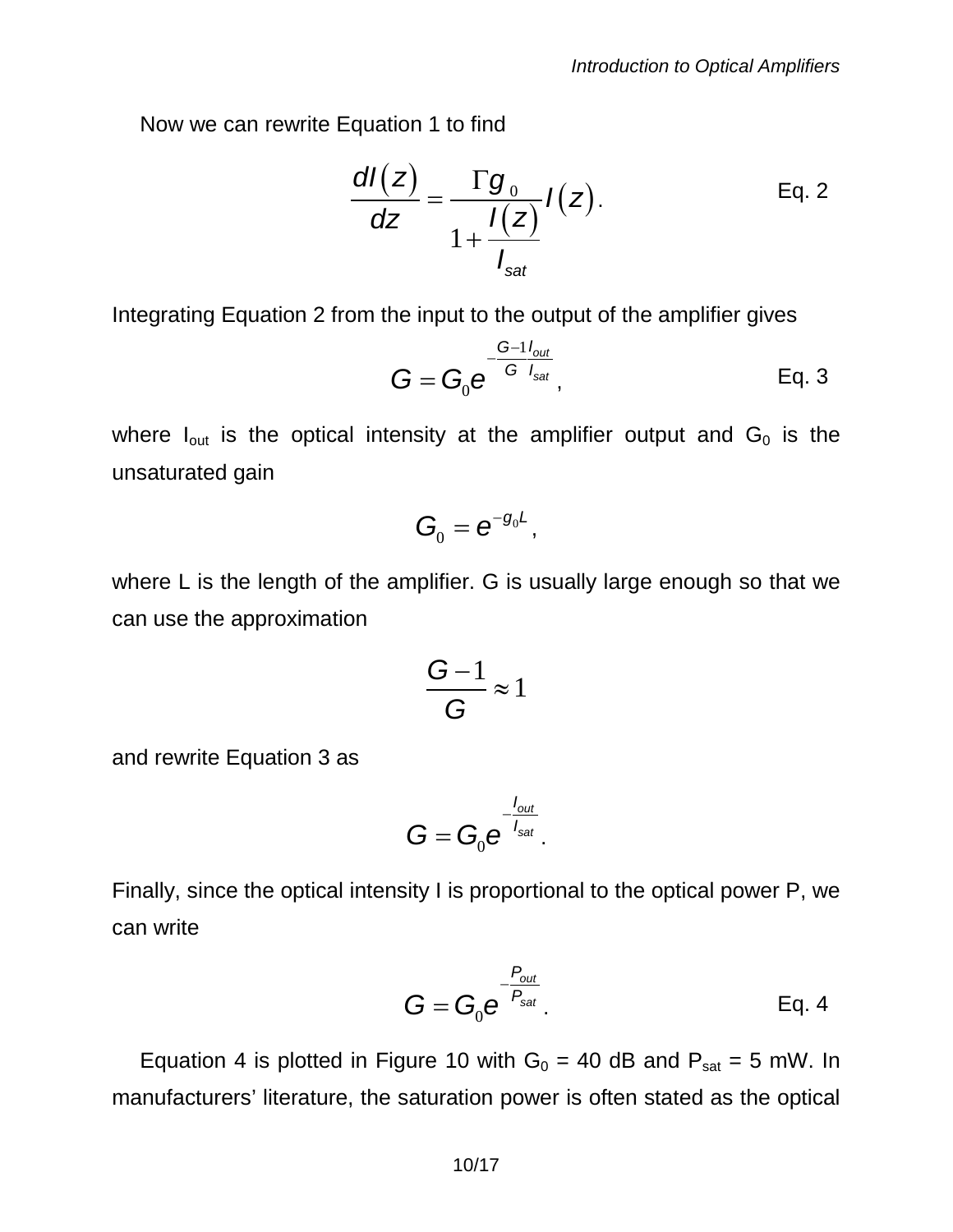power at which G has decreased by 3 dB. For the plot of Figure 10, the 3 dB saturation power is  $7 \text{ mW} = 8.5 \text{ dBm}$ .



Figure 10. Gain as a function of amplifier output.

### Polarization Sensitivity and WDM Crosstalk

It is desirable that the gain for an optical amplifier not depend on the polarization of the input signal. Polarization sensitivity can complicate an optical communication system by introducing an unpredictable variation in optical power. Polarization sensitivity can be mitigated by preparing amplifier input in a state of specified polarization, but this comes at the cost of additional optical components. Erbium doped fiber amplifiers are not polarization sensitive.

Another highly desirable property of EDFAs is that they can amplify multiple signals simultaneously, without crosstalk between the signals, provided the signals are separated in wavelength (Figure 11). This allows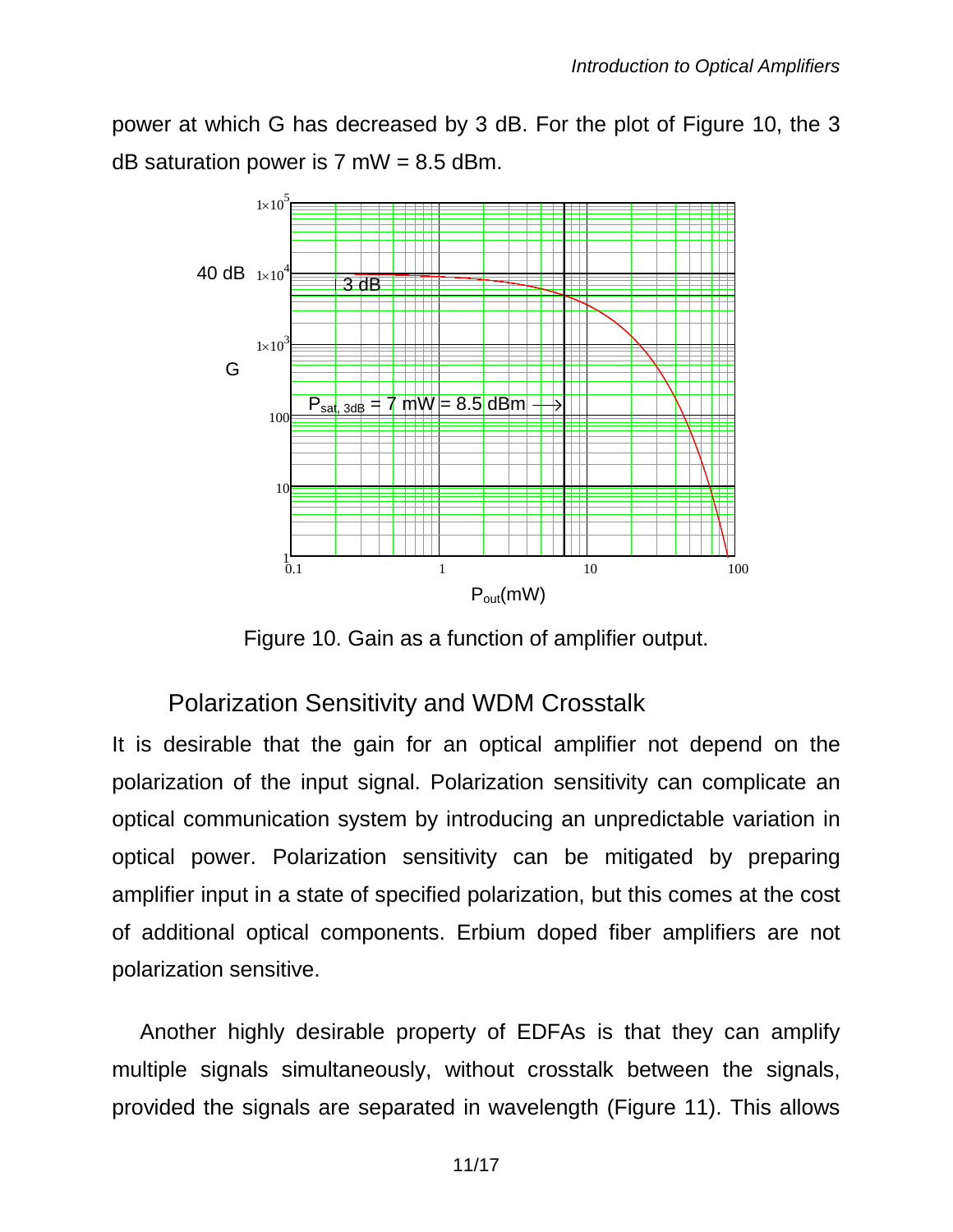EDFAs to be used in wavelength division multiplexed (WDM) optical communication systems, where data is transmitted down a single optical fiber on multiple signals that are closely spaced in wavelength.



Figure 11. Simultaneous amplification of 16 optical signals by a chain of 4 EDFAs. [From *Erbium-Doped Fiber Amplifiers: Fundamentals and Technology*, P. C. Becker, N. A. Olsson, and J. R. Simpson, (Academic Press San Diego, 1999), p. 290; after B. Clesca et al. Electron. Lett. Vol. 30, pp. 586-587]

The property of erbium doped fibers that makes them suitable for WDM communications is the relatively slow response of the optical gain to variations in optical signal power. It general it is possible for power fluctuations in a data stream to modulate an amplifier's gain so as to distort the data in a second stream. Fortunately, the data rates of typical optical communication signals are typically greater than a gigabit per second, and the gain of an EDFA responds only to the average power of the signal.

#### Amplifier Noise

The noise figure NF for an optical amplifier is defined as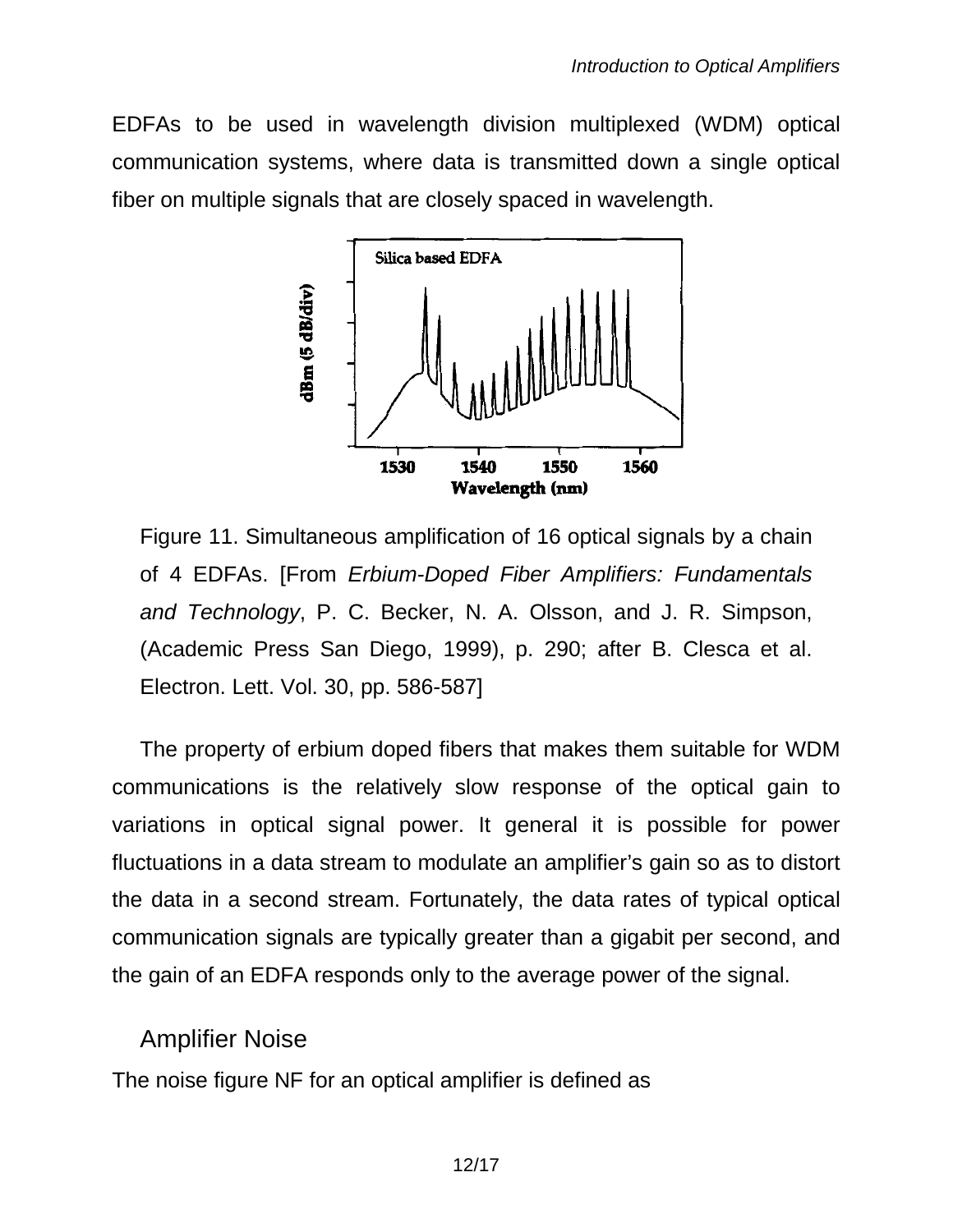$$
NF = \frac{SNR_{in}}{SNR_{out}},
$$

where  $SNR_{in}$  and  $SNR_{out}$  are the signal-to-noise ratios at the amplifier input and output respectively. The origin of optical amplifier noise is amplified spontaneous emission. All amplifiers add noise, and it can be shown that even the ideal optical amplifier has a noise figure of 3 dB. Typical values for EDFAs are 4 to 6 dB.

### Summary

The characteristics of erbium-doped fiber amplifiers are summarized in Table 1.

| Wavelength                      | $1.55 \mu m$    |
|---------------------------------|-----------------|
| <b>Bandwidth</b>                | 30-40 nm        |
| Gain                            | 30-45 dB        |
| <b>Pump Power</b>               | 20-100 mW       |
| <b>Pump Wavelength</b>          | 980 nm, 1480 nm |
| 3 dB Saturation Power           | 5-10 dBm        |
| <b>Polarization Sensitivity</b> | <b>No</b>       |
| <b>WDM Crosstalk</b>            | <b>No</b>       |
| Noise Figure                    | 4-6 dB          |

Table 1. Typical values for characteristics of EDFAs.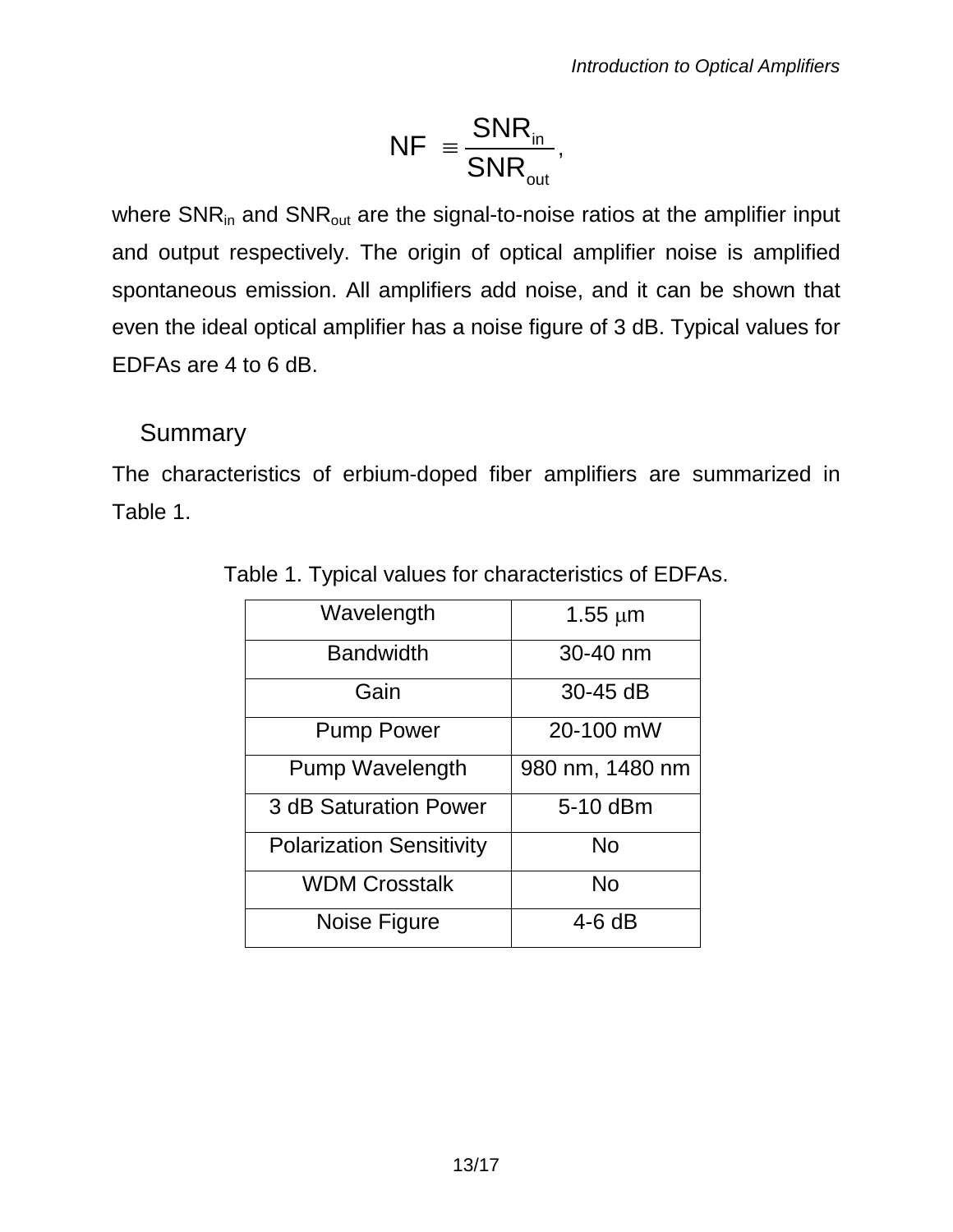# An EDFA as a Receiver Pre-Amplifier

In this section we consider the use of an erbium doped fiber amplifier as a pre-amplifier for an optical receiver in order to increase the sensitivity of the receiver. It is not obvious that the amplifier will indeed increase sensitivity because, as we noted in a previous section, optical amplifiers always add noise and decrease signal to noise ratio at their output. Nevertheless, it turns out that an EDFA pre-amplifier will often increase receiver sensitivity. We illustrate this with calculations using typical values for amplifiers and receivers.



Figure 12. An optical receiver without an EDFA optical pre-amplifier.

First we calculate the signal to noise ratio for a receiver without an optical pre-amplifier as shown in Figure 12. The photodiode has a responsivity of 0.5 amps per watt. The photodiode is connected to a transimpedance amplifier (TIA) with an input impedance of 50  $\Omega$ . The electrical bandwidth B of the photodiode/TIA pair is 6.2 GHz. The TIA temperature is 300 K.

The mean square shot noise current for the optical input is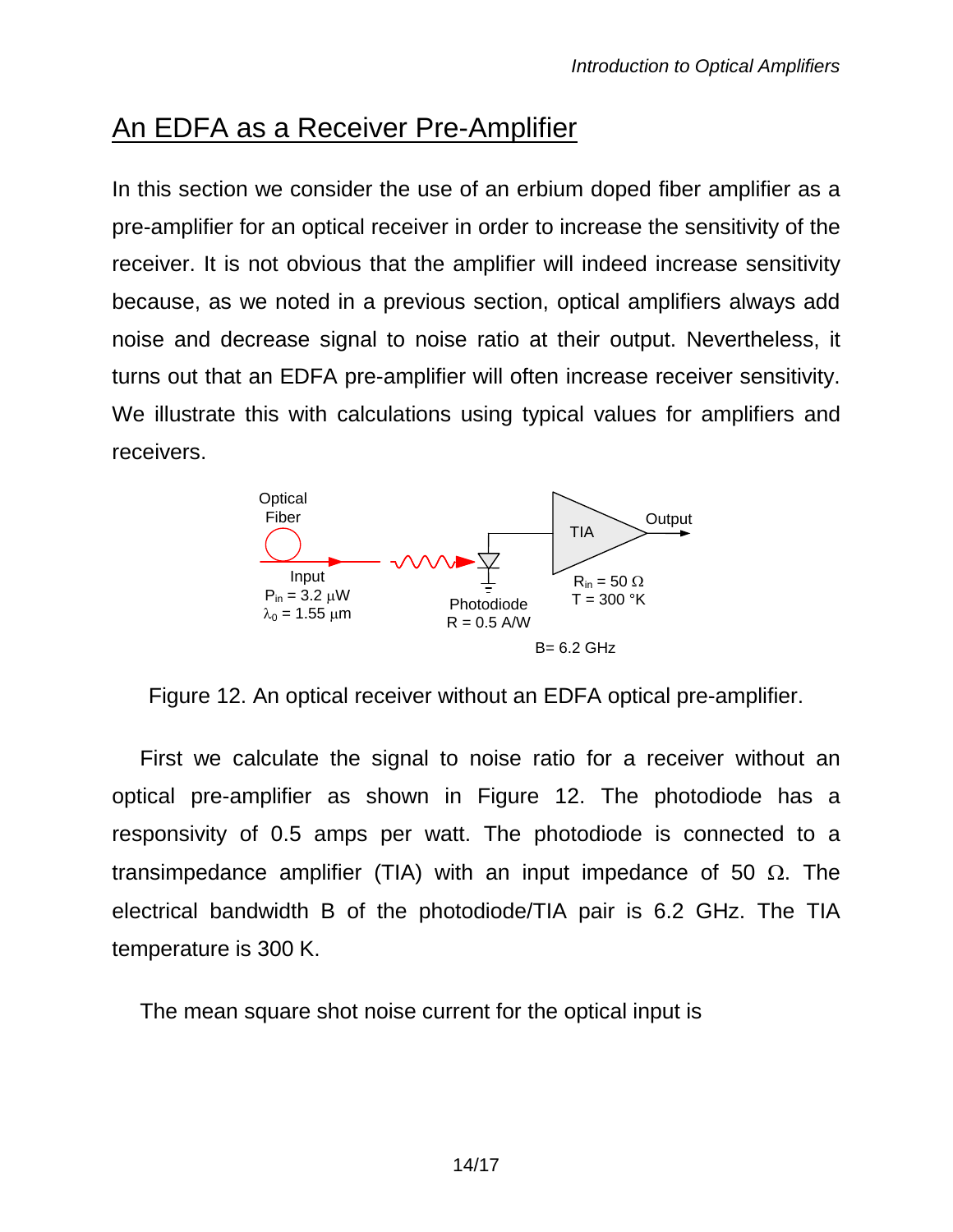$$
\langle i_{\text{shot}}^2 \rangle = 2eI_sB
$$
  
= 2(1.6×10<sup>-19</sup>)(3.2×10<sup>-6</sup>×0.5)6.2×10<sup>9</sup>A<sup>2</sup>,  
= 3.174×10<sup>-15</sup>A<sup>2</sup>

while the mean square thermal noise from the input resistance of the TIA is

$$
\langle i_{ther}^2 \rangle = \frac{4kTB}{R_{in}}
$$
  
= 
$$
\frac{4(1.38 \times 10^{-23})(300)(6.2 \times 10^9)}{50} = 2.053 \times 10^{-12} A^2
$$

A comparison of these two noise contributions shows that thermal noise is dominant and that we can neglect shot noise in this calculation. The signal to noise ratio for the receiver without pre-amplification is then

$$
SNR = \frac{(P_s R)^2}{\frac{4kTB}{R_L}} = \frac{(3.2 \mu W \times 0.5 A/W)^2}{4(1.38 \times 10^{-23})(300)(6.2 \times 10^9)}
$$

$$
= \frac{2.56 \times 10^{-12} A^2}{2.053 \times 10^{-12} A^2} = 1.25
$$

Next we redo the calculation with an EDFA as a pre-amplifier for the receiver as shown in Figure 13.



Figure 13. An optical receiver with an erbium-doped fiber pre-amplifier.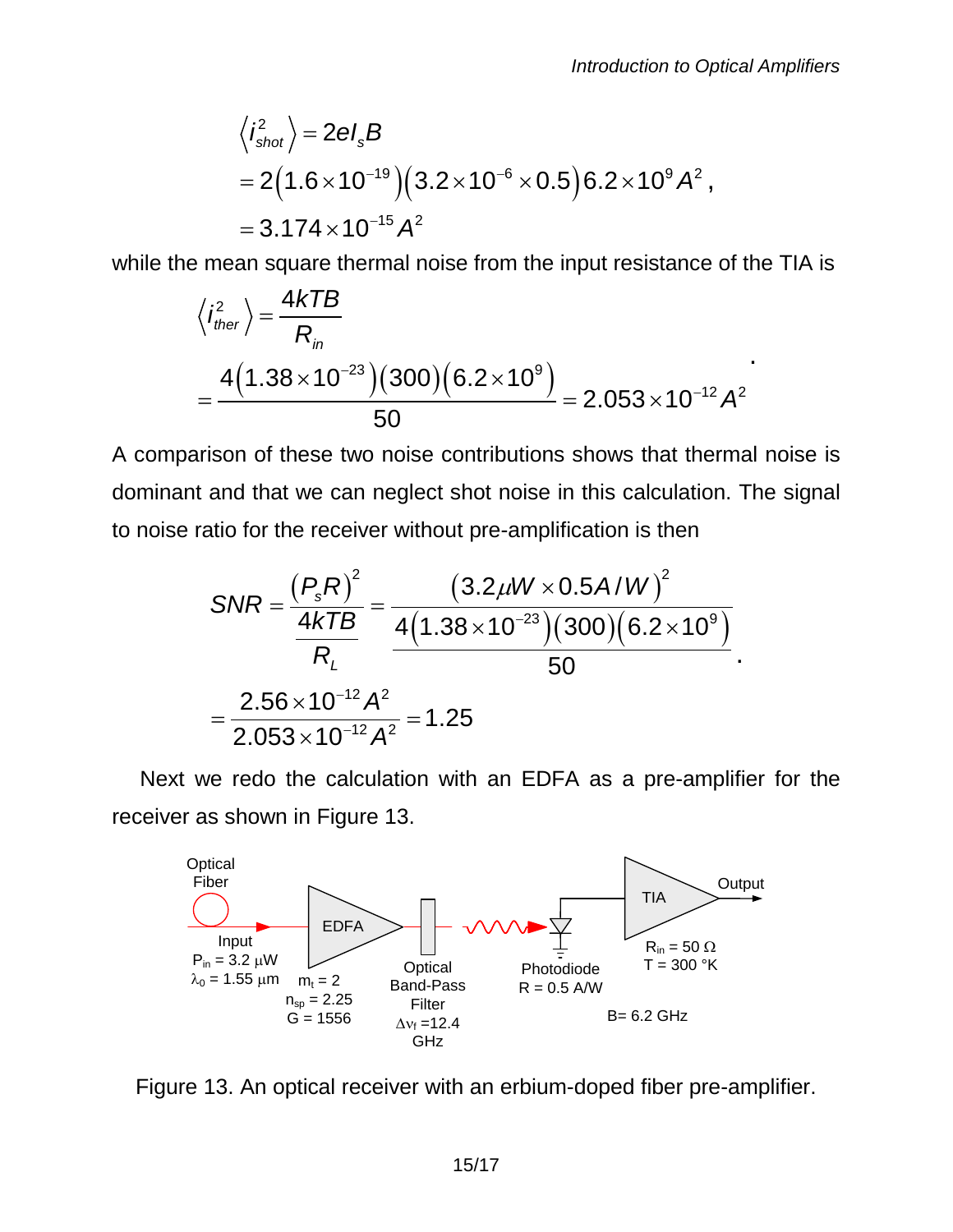Two orthogonal optical polarizations can propagate in the amplifier so in noise calculations we include a factor  $m_t = 2$ . We also use a factor  $n_{\rm SD} =$ 2.25, which is a measure of the completeness of the population inversion for the amplifier. The contribution of amplified spontaneous emission to noise is reduced with an optical band pass filter with a width of 12.4 GHz.

The amplified spontaneous emission (ASE) power is

$$
P_{\text{ASE}} = m_{t} n_{\text{sp}} h v \Delta v_{t}
$$
  
= (2)(2.25) (6.63 × 10<sup>-34</sup>) (1.94 × 10<sup>14</sup>) (1.24 × 10<sup>10</sup>),  
= 7.18 x 10<sup>-9</sup> W

and the corresponding ASE current is

$$
I_{\text{ASE}} = \text{RP}_{\text{ASE}} = (0.5)(7.18 \times 10^{-9}) = 3.59 \times 10^{-9} \text{ A}.
$$

Noise arises from a beating of the ASE with the optical signal, and the mean square beat noise current is

$$
\langle i_{\text{sig-spon}}^2 \rangle = 4GI_sGI_{ASE} \frac{B}{\Delta v_f}
$$
  
= 4(1556)(3.2×10<sup>-6</sup>×0.5)(1556)(3.59×10<sup>-9</sup>) $\frac{6.2×10^9}{1.24×10^{10}}$ .  
= 2.78×10<sup>-8</sup> A<sup>2</sup>

Compare the beat noise current with the thermal noise current and note that beat noise is now dominant. The signal to noise with the pre-amplifier is